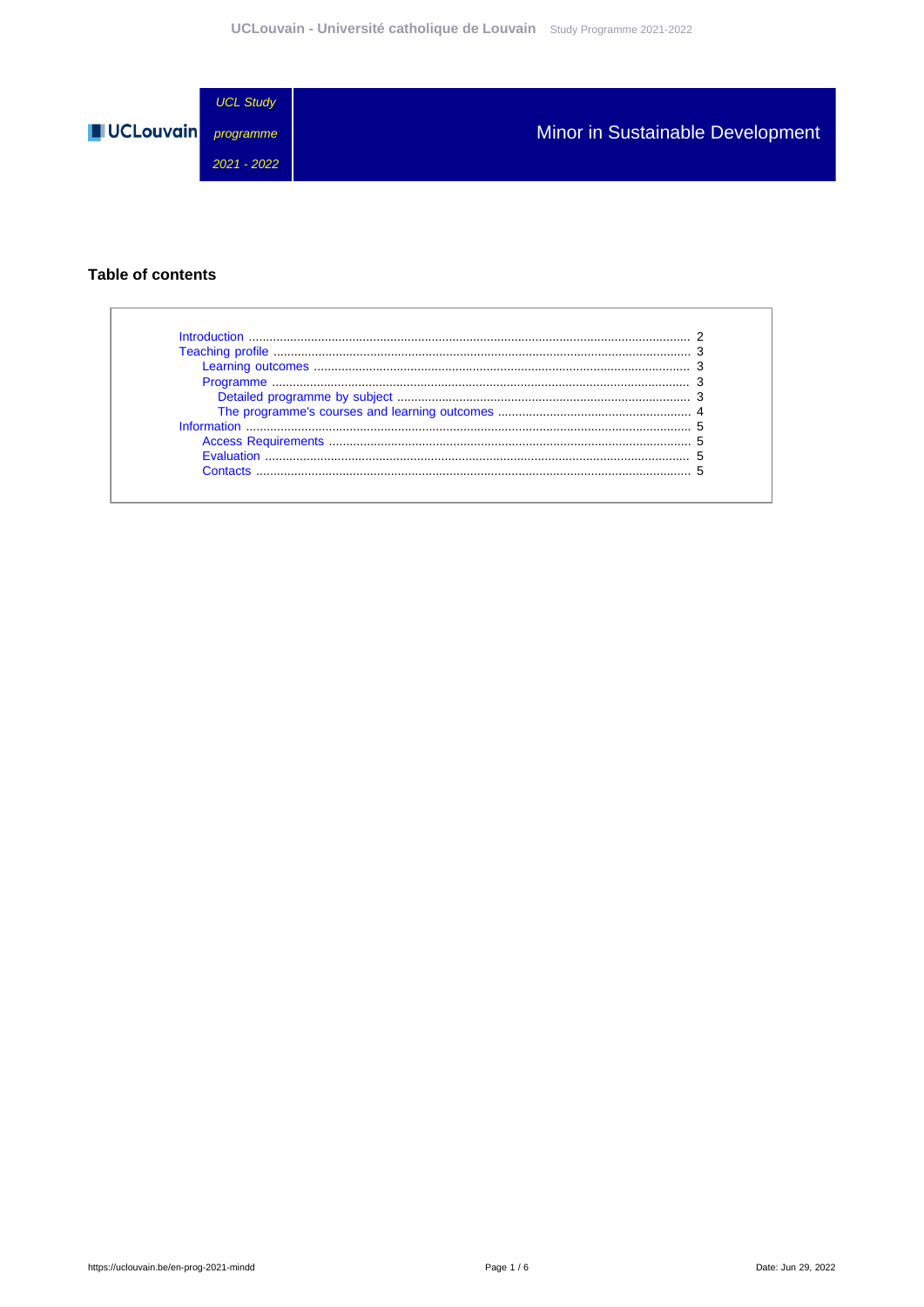# <span id="page-1-0"></span>**MINDD - Introduction**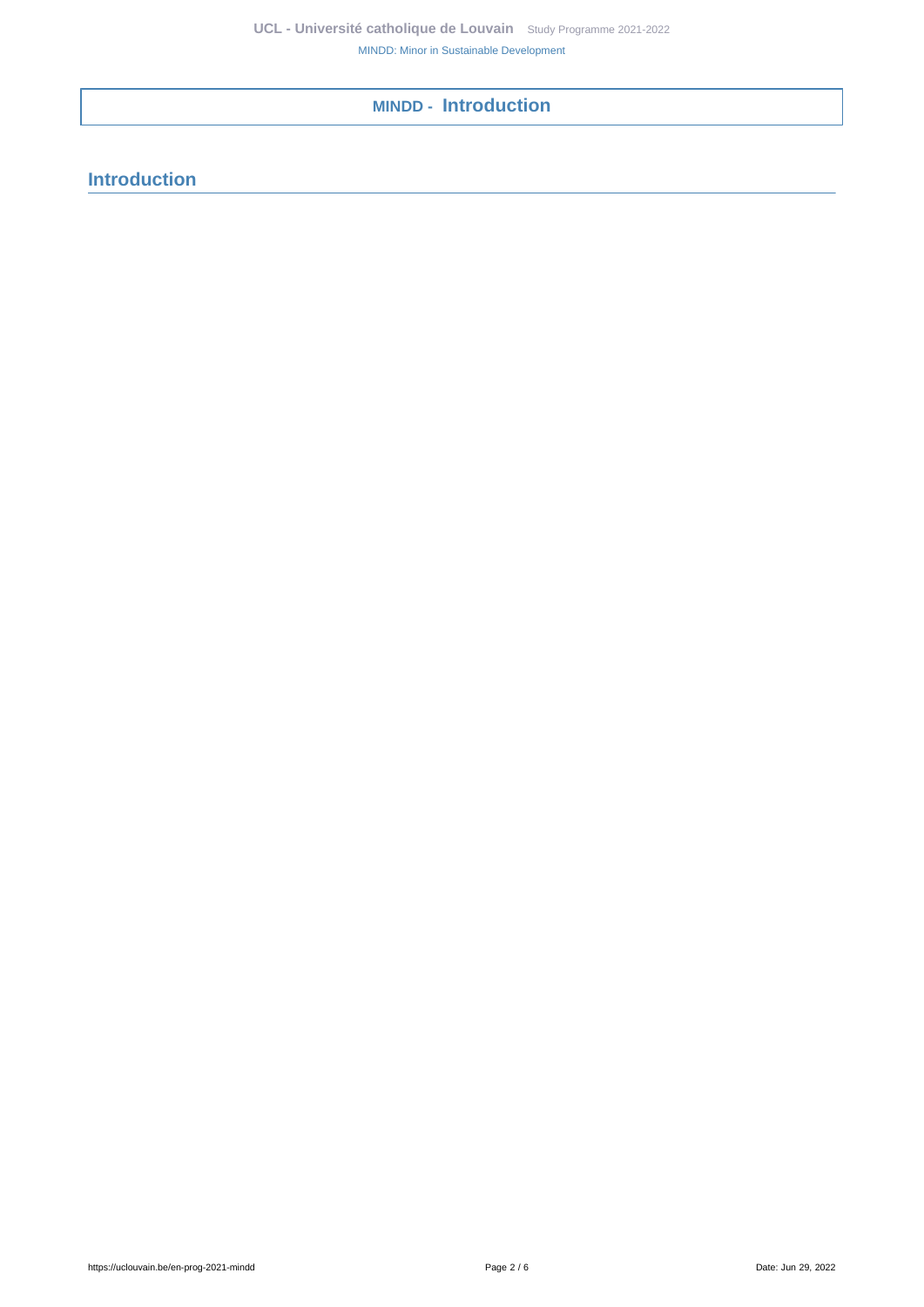## **MINDD - Teaching profile**

## <span id="page-2-1"></span><span id="page-2-0"></span>**Learning outcomes**

On successful completion of this programme, each student is able to :

- 1.
- 2.
- 
- 3.
- 4.

## <span id="page-2-2"></span>**Programme**

### <span id="page-2-3"></span>**DETAILED PROGRAMME BY SUBJECT**

- O Mandatory
- **83 Optional**
- $\triangle$  Not offered in 2021-2022
- Not citered in 2021-2022 but offered the following year
- $\overline{\textcirc}$  Offered in 2021-2022 but not the following year  $\Delta \oplus$  Not offered in 2021-2022 or the following year
- 
- Activity with requisites [FR] Teaching language (FR, EN, ES, NL, DE, ...)

Click on the course title to see detailed informations (objectives, methods, evaluation...)

#### 30 crédits

Year 2 3

### **Content:**

| O LDVLD1300        | <b>Ecological Economics</b><br>Prérequis: LECGE1115                     | <b>Kevin Marechal</b>                                                                                                     | [q1] $[30h]$ [5 Credits]              |   |              |
|--------------------|-------------------------------------------------------------------------|---------------------------------------------------------------------------------------------------------------------------|---------------------------------------|---|--------------|
| <b>O LBIR1230A</b> | Introduction à l'ingénierie de la biosphère: A                          | <b>Philippe Baret</b><br><b>Pierre Defourny</b><br><b>Brieuc Hardy</b><br><i>(compensates)</i><br><b>Pierre Delmelle)</b> | $\lceil q^2 \rceil$ [30h] [5 Credits] |   |              |
| <b>O</b> LESPO2103 | <b>Environment and Global Economy</b>                                   | <b>Ludovic Bequet</b>                                                                                                     | $\lceil q^2 \rceil$ [30h] [5 Credits] |   | $\mathbf{x}$ |
| O LECGE1324        | Seminar-workshop: Social Economy and Transition<br>Prérequis: LECGE1115 | <b>Philippe Roman</b><br><i>(compensates)</i><br><b>Marthe Nyssens)</b>                                                   | $[q2]$ [30h+10h] [5 Credits]          |   | $\mathbf{x}$ |
| O LECGE1232        | <b>Seminar: Development and Poverty</b><br>Prérequis: LECGE1115         | <b>William Parienté</b>                                                                                                   | $[q2]$ [30h+10h] [5 Credits]          | x |              |

### **Cours au choix**

| <b>&amp; LSPED1213</b> | Contemporary issues in development policy: a comparative<br>approach | Joseph Amougou<br><b>Benjamin Chemouni</b>                           | $\lceil q^2 \rceil$ [30h] [5 Credits] | $\mathsf{x}$ |
|------------------------|----------------------------------------------------------------------|----------------------------------------------------------------------|---------------------------------------|--------------|
| <b>&amp; LECGE1216</b> | <b>Growth and Development</b><br>Prérequis: LECGE1115                | Mélanie Lefèvre<br><i>(compensates)</i><br>David De La Croix)        | [q1] [30h] [5 Credits]                | X            |
| <b>&amp; LESPO1321</b> | <b>Economic, Political and Social Ethics</b>                         | <b>Gregory Ponthiere</b>                                             | $[q2]$ [30h] [5 Credits]              | $\mathbf{x}$ |
| <b>83 LSPED1221</b>    | Interrelations of Population, Environment and Development            | <b>Bruno Masquelier</b><br><b>Christine Schnor</b>                   | $[q2]$ [30h] [5 Credits]              | $\mathbf{x}$ |
| <b>83 LBIR2050</b>     | Enjeux du développement durable et de la transition                  | Philippe Baret (coord.)<br><b>Nathalie Delzenne</b><br>Valérie Swaen | $[q2]$ [30h+30h] [5 Credits]          | $\mathsf{x}$ |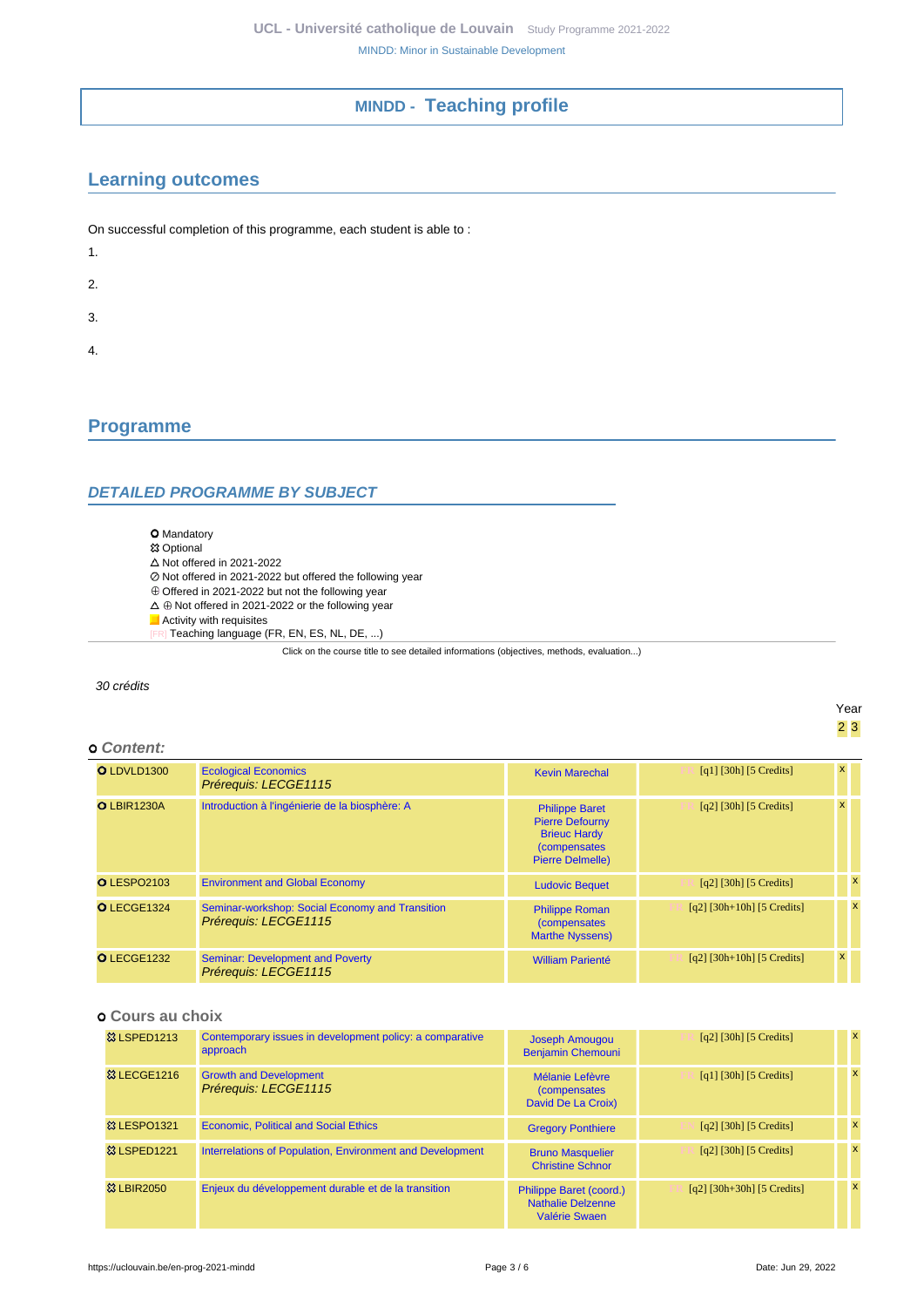[MINDD: Minor in Sustainable Development](https://uclouvain.be/en-prog-2021-mindd.html)

#### Year 2 3

#### **Economie politique**

L'étudiant(e) qui n'a pas réussi, dans sa formation universitaire antérieure, un cours d'économie politique (ou jugé équivalent), devra en ajouter un au 2ème bloc annuel de son bachelier, parmi ceux-ci. Ce cours comptera comme cours au choix de la mineure. Ce choix devra être soumis à l'approbation du coordinateur de la mineure.

| <sup>33</sup> LECGE1115 Political Economics | <b>Rigas Oikonomou</b><br>Gonzaque<br>Vannoorenberghe | $[q1] [45h+15h] [5 Credits]$ |  |
|---------------------------------------------|-------------------------------------------------------|------------------------------|--|
| <sup>3</sup> & LCOPS1115 Economic Policy    | Tanguy Isaac<br><b>Arastou Khatibi</b>                | $[q1] [45h+15h] [5 Credits]$ |  |

#### <span id="page-3-0"></span>**THE PROGRAMME'S COURSES AND LEARNING OUTCOMES**

For each UCLouvain training programme, a [reference framework of learning outcomes](https://uclouvain.be/en-prog-2021-mindd-competences_et_acquis.html) specifies the the skills expected of every graduate on completion of the programme. Course unit descriptions specify targeted learning outcomes, as well as the unit's contribution to reference framework of learning outcomes.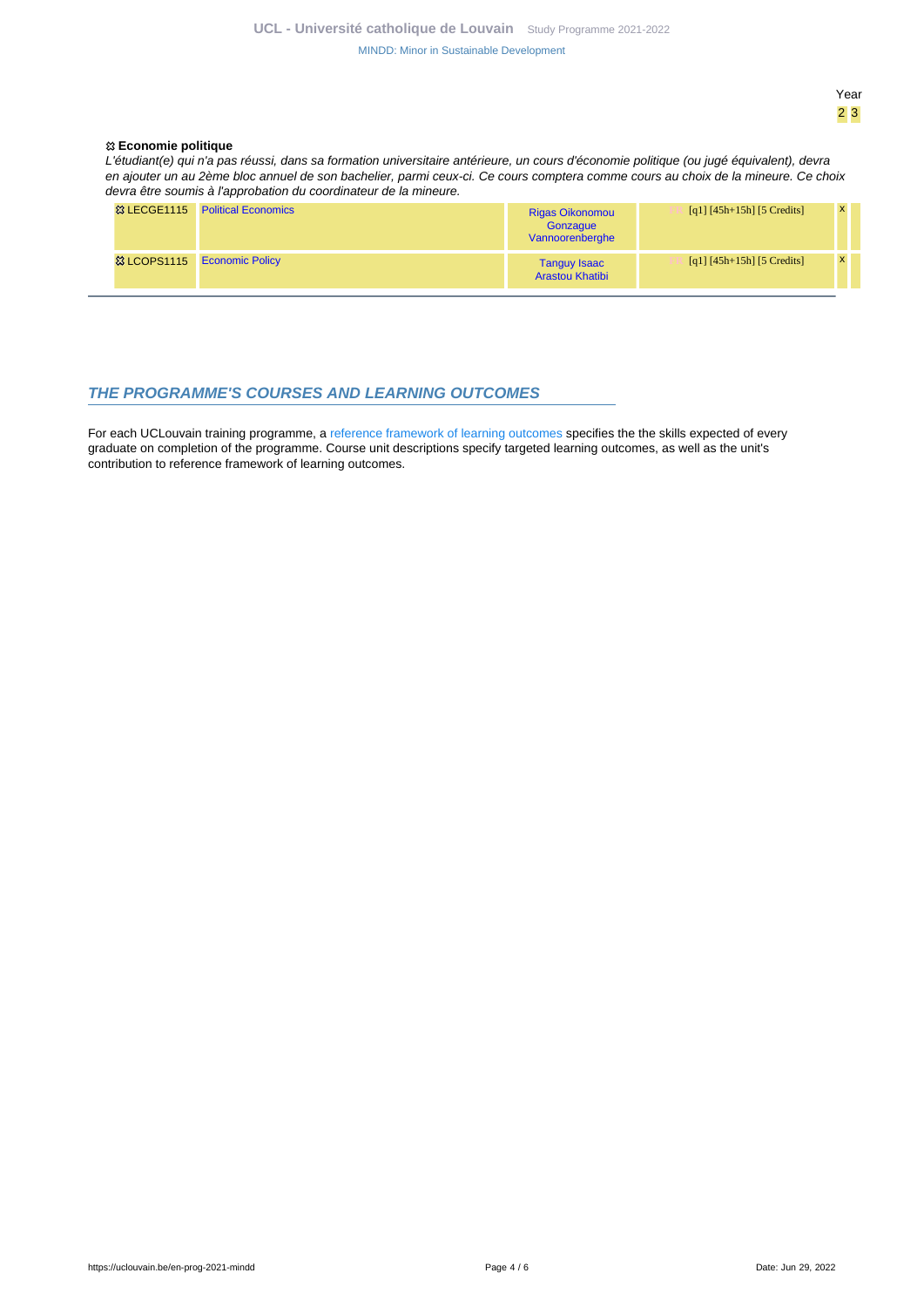## **MINDD - Information**

## <span id="page-4-1"></span><span id="page-4-0"></span>**Access Requirements**

## <span id="page-4-2"></span>**Evaluation**

**The evaluation methods comply with the [regulations concerning studies and exams](https://uclouvain.be/fr/decouvrir/rgee.html). More detailed explanation of the modalities specific to each learning unit are available on their description sheets under the heading "Learning outcomes evaluation method".**

### <span id="page-4-3"></span>**Contacts**

### **Curriculum Management**

Entity Denomination [\(SESP\)](https://uclouvain.be/repertoires/entites/sesp)

Acronym SESP

Academic supervisor: [Marthe Nyssens](https://uclouvain.be/repertoires/marthe.nyssens) Useful Contact(s)

• Responsable administrative: [Géraldine Carette](https://uclouvain.be/repertoires/geraldine.carette)

Structure entity SSH/ESPO/SESP Faculty Faculty of Economic, Social and Political Sciences and Communication [\(ESPO\)](https://uclouvain.be/repertoires/entites/espo) Sector **Human Sciences** [\(SSH\)](https://uclouvain.be/repertoires/entites/ssh) Postal address **Postal address** Place Montesquieu 1 - bte L2.08.08 1348 Louvain-la-Neuve Tel: [+32 \(0\) 10 47 41 16](https://uclouvain.be/tel:+3210474116) - Fax: [+32 \(0\) 10 47 45 61](https://uclouvain.be/tel:+3210474561)